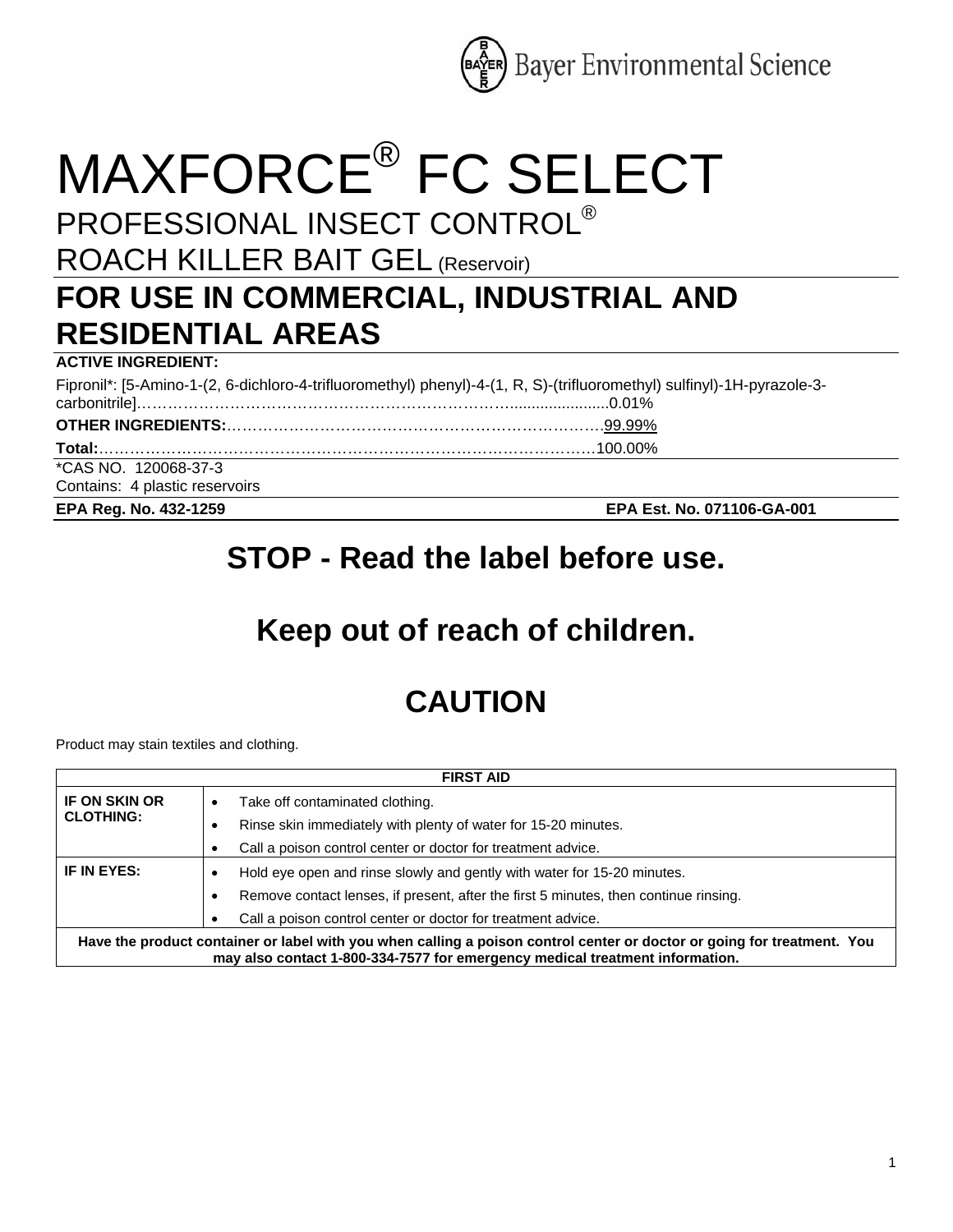#### **PRECAUTIONARY STATEMENTS: HAZARDS TO HUMANS AND DOMESTIC ANIMALS**

**CAUTION:** Keep gel away from foods and food contact surfaces. Harmful if absorbed through skin. Causes moderate eye irritation. Avoid contact with skin, eyes and clothing. Wash thoroughly with soap and water after handling.

**PHYSICAL AND CHEMICAL HAZARDS:** Do not use this product in or on electrical equipment where a possibility of shock hazard exists.

#### **STORAGE AND DISPOSAL**

Do not contaminate water, food or feed by storage or disposal.

STORAGE: Store in a cool, dry area out of reach of children.

DISPOSAL: If Empty: Do not reuse container. Place in trash or offer for recycling if available.

If Partly Filled: Call your local solid waste agency or 1-800-CLEANUP for disposal instructions. Never place unused product down any indoor or outdoor drain.

If you have questions regarding the use of this product, please call 1-800-331-2867.

#### **DIRECTIONS FOR USE**

#### **It is a violation of Federal Law to use this product in a manner inconsistent with its labeling.**

MAXFORCE® FC Select Professional Insect Control® Roach Killer Bait Gel may be used as a spot or crack and crevice treatment for the indoor and outdoor (adjacent to homes & structures) control of cockroaches in residential areas and the non-food/non-feed areas of institutional, warehousing and commercial establishments, including warehouses, restaurants, food processing plants, supermarkets, hospitals, nursing homes, motels, hotels, apartment buildings, bakeries, beverage plants, breweries, bottling facilities, candy plants, canneries, cereal processing and manufacturing plants, dairies and dairy product processing plants, frozen food plants, schools, laboratories, computer facilities, sewers, "aircraft," buses, boats/ships, trains, homes, houses, industrial buildings, office buildings, kennels, kitchens, manufacturing facilities, spice plants, stores, wineries, mausoleums, meat processing and packaging plants, meat and vegetable canneries, pet shops and zoos. Non-food/non-feed areas include bedrooms, living rooms, bathrooms, closets, media rooms, garbage rooms, lavatories, entries, vestibules, offices, locker rooms, machine rooms, boiler rooms, garages, mop closets and storage (after canning or bottling). This product may also be used in food/feed areas of food/feed handling establishments as outlined below.

#### **USE RESTRICTIONS**

Do not treat food preparation surfaces. Do not apply bait gel to areas which have been recently sprayed with insecticide, and do not spray insecticide over gel as it may cause the bait to become repellent.

USE ONLY IN AREAS NOT EASILY ACCESSIBLE TO CHILDREN AND PETS. In zoos apply only in areas inaccessible to zoo animals.

#### **GENERAL DIRECTIONS**

**For roach gel:** Application rate is dependent on level of infestation and species to be controlled, see application rate table. Apply bait as a spot or as a bead in cracks and crevices. The lower application rate should be used for low to moderate infestations or retreatments, and the higher rate for more severe infestations or where the population occurs in inaccessible areas. Gel placements should be at or near harborages or aggregation areas, such as corners, or cracks and crevices. Numerous smaller placements will provide faster control than fewer larger spots, especially for German cockroach control.

Place bait under baseboards, sinks, countertops, seats, around water pipes, water heaters, dishwasher equipment, in crack and crevices as well as voids where insects harbor.

**For outdoor use** (adjacent to home -or- structure): Place bait in areas adjacent to structures where roaches may nest or breed. Apply bait to potential points of insect entry, such as eaves, sills, and expansion joints.

Apply bait in protected areas whenever possible. Environmental stresses such as direct sunlight and water will reduce the residual effectiveness.

Priority treatment areas may be identified by visual inspection of such areas listed above or aided by trapping techniques or spot flushing.

**Refillable stations:** This product may be used in the Maxforce Refillable Bait Station or B&G Perimeter Patrol Station. Refillable stations should be placed every 20 to 30 feet around the perimeter of a structure. Use approximately 2 stations per side of a typical single family home. The quantity of MAXFORCE® FC Select Professional Insect Control® Roach Killer Bait Gel bait added to the bait station will vary depending on the severity of infestations, see the application rate table. Do not exceed 2-4 spots per station (3"-6" bead). For best results, place stations near: air conditioning units, water faucets, foundation vents and weep holes, decks, utility entryways (e.g.

electrical, cable TV) and wherever cockroaches are frequently found.

Regularly inspect all stations and replace bait as needed for continual control.

Position Refillable Bait Stations adjacent to structure in areas where they will not be damaged by lawn equipment such as mowers and trimmers. When placing the station in turf remove sod layer and place station base plate against the soil.

Applicator should not exceed one teaspoon of gel in refillable bait stations.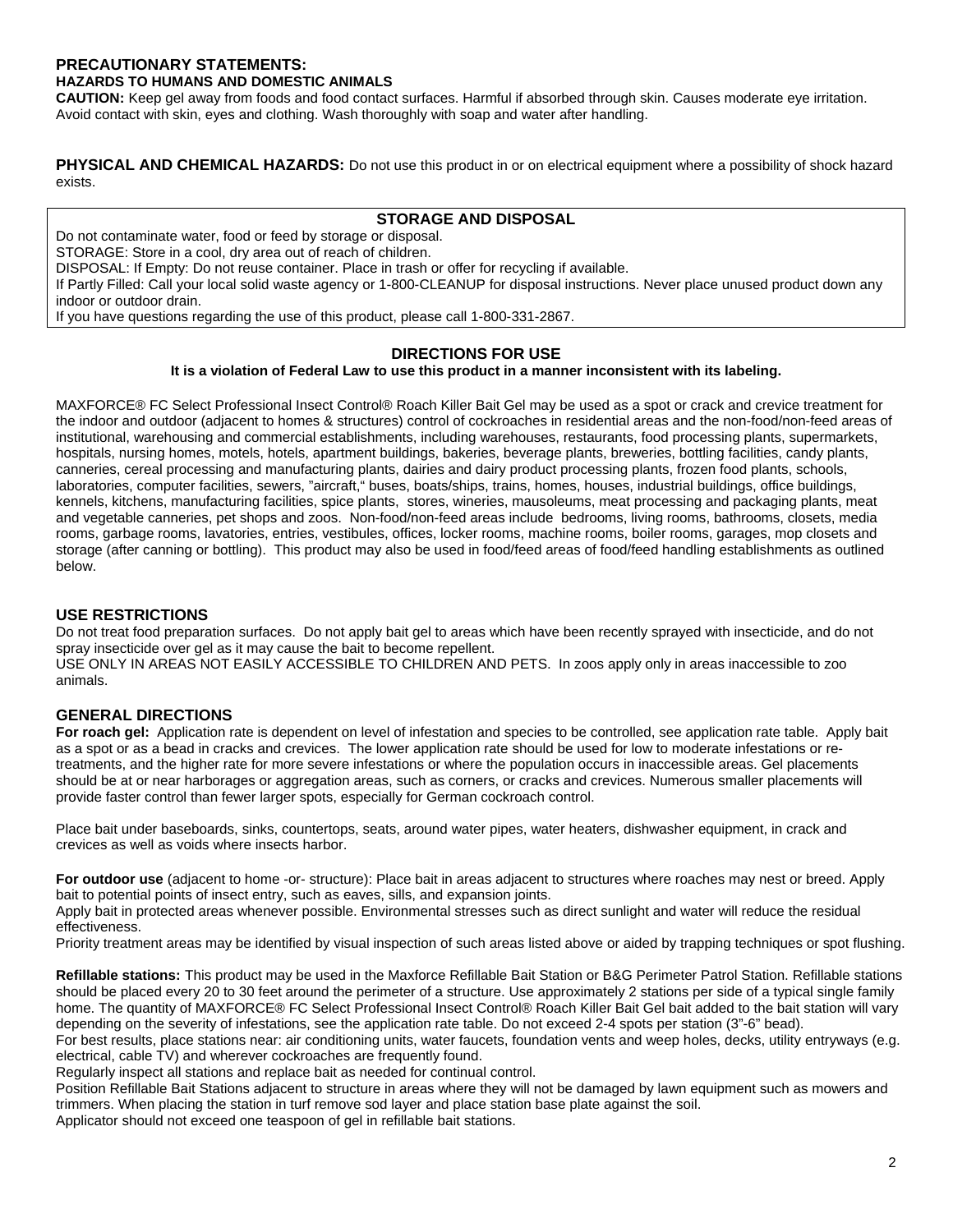#### **INDOOR USE:**

**Applications in Food/Feed Handling Establishments: Application within food/feed areas of food/feed handling establishments is limited to crack and crevice treatment only. If gel contacts an exposed surface where food is handled, remove gel and wash exposed surface with an effective cleaning compound followed by a potable water rinse prior to use.** Apply with Maxforce Bait Injector directly into cracks and crevices. Place applicator tip 1/2 inch into cracks, crevices, holes and other small openings where roaches may be a problem. Apply small amounts of gel per spot. Do not apply bait to areas where food/feed, utensils or processing surfaces may become contaminated. Do not apply bait to areas that are routinely washed such as cracks and crevices in tops of tables, food/feed preparation and prepared food holding surfaces as bait may be removed by washing. Do not apply bait to surfaces where the temperature exceeds 130°F as bait may run. Examples include, but are not limited to, portions of stoves, ovens, grills, fume hoods, heat lamps, coffee urns, steam tables, toasters, fryers, dishwashers and hot water pipes. Care should be taken to avoid depositing gel onto exposed surfaces. If gel contacts an exposed surface, remove gel and wash exposed surface.

Food/feed areas include areas for receiving, storage, packing (canning, bottling, wrapping, boxing), preparing edible waste storage, and enclosed processing systems (mills, dairies, edible oils, syrups). Serving areas are also considered a food/feed area when food is exposed and facility is in operation. Apply bait in small amounts between different elements of construction, between equipment and floors, openings leading into voids and hollow spaces in floors, walls, ceilings, equipment legs and bases, around plumbing pipes, doors and windows, behind and under refrigerators, cabinets, sinks, closets, stoves and other equipment where cockroaches hide. During follow-up visits inspect bait placements and reapply when necessary.

#### **Application of this product in food/feed areas of food/feed handling establishments other than as a crack and crevice treatment is not permitted.**

**Break-tip Reservoir:** Prior to use, break the snip-tip closed end of the gel reservoir at the scored line. After use, the reservoir may be resealed with the enclosed black outlet cap. The black outlet cap is reusable.

**Directions for changing reservoirs:** With the arrow on the drive rod pointing up, pull the drive rod out as far as it will go. Remove the empty reservoir. Do not reuse empty reservoirs, place in trash. Reservoirs that still contain gel can be sealed with the end cap and outlet cap for future use. To attach a new reservoir follow the above directions.

| <b>SPECIES/LEVEL OF INFESTATION</b>                                             | <b>APPLICATION RATE</b><br>(PER SQ. YD.)              |
|---------------------------------------------------------------------------------|-------------------------------------------------------|
| <b>MODERATE INFESTATIONS</b><br>OR RE-TREATS FOR GERMAN OR BROWN-BANDED ROACHES | <b>1-2 SPOTS (DIME SIZED)</b>                         |
|                                                                                 | OR 1 $\frac{1}{2}$ – 3" BEAD                          |
| SEVERE OR HEAVY INFESTATIONS FOR GERMAN OR BROWN<br><b>BANDED ROACHES:</b>      | 2-4 SPOTS (QUARTER SIZED) OR 3" -6" BEAD              |
| LARGE ROACHES SUCH AS AMERICAN, SMOKEY-BROWN OR<br><b>ORIENTAL:</b>             | <b>RECOMMENDED SPOT SIZE</b><br>$1/3" - \frac{1}{2}"$ |

Do not treat food preparation surfaces. Do not apply bait gel to areas which have been recently sprayed with insecticide, and do not spray insecticide over gel as it may cause the bait to become repellent.

Gel placements should be at or near harborages or aggregation areas, such as corners, or cracks and crevices. Numerous smaller placements will provide faster control than fewer larger spots, especially for German cockroach control.

**For outdoor use** (adjacent to home -or- structure): Place in cracks or crevices adjacent to structures where large roaches† may rest or breed. Apply bait to potential points of insect entry, such as eaves, sills, and expansion joints. Apply bait in protected areas whenever possible. Environmental stresses such as direct sunlight and water will reduce the residual effectiveness. **†** American, Oriental, Brown, Smokey Brown

Do not exceed up to 1 tsp. per station.

If the station is not equipped with a sticker to identify the contents, apply a sticker to the inside of the station.

#### **Directions for loading reservoirs and operation:**

1. With the teeth of the drive rod facing up, pull the drive rod all the way back. If the drive rod is initially hard to move, simply un-screw (turn counter-clockwise) the black portion of the applicator that holds the gel reservoir until the drive rod moves easily.

2. Attach a pre-filled reservoir of gel with a twist-locking motion. Remove the outlet cap and attach a dispensing tip. Break-tip Reservoir: Prior to use, break the snip-tip closed end of the gel reservoir at the scored line. After use, the reservoir may be resealed with the enclosed black outlet cap. The black outlet cap is reusable.

3. Turn the knob of the drive rod so that the teeth are facing down and move it slightly forward so that the trigger mechanism will engage. Squeeze the trigger until the drive plunger seats against the piston in the gel reservoir. Gently squeeze the trigger until the gel flows out. 4. If gel continues to flow after the trigger is released, simply un-screw the portion of the bait applicator that holds the reservoir to a point where gel does not continue to flow after the trigger is released.

Pest population reduction will be apparent with 2 -or- 3 days for German roaches and 8 days for American roaches.

#### **Most important locations:**

Behind appliances, along baseboards, under appliances and under sink.